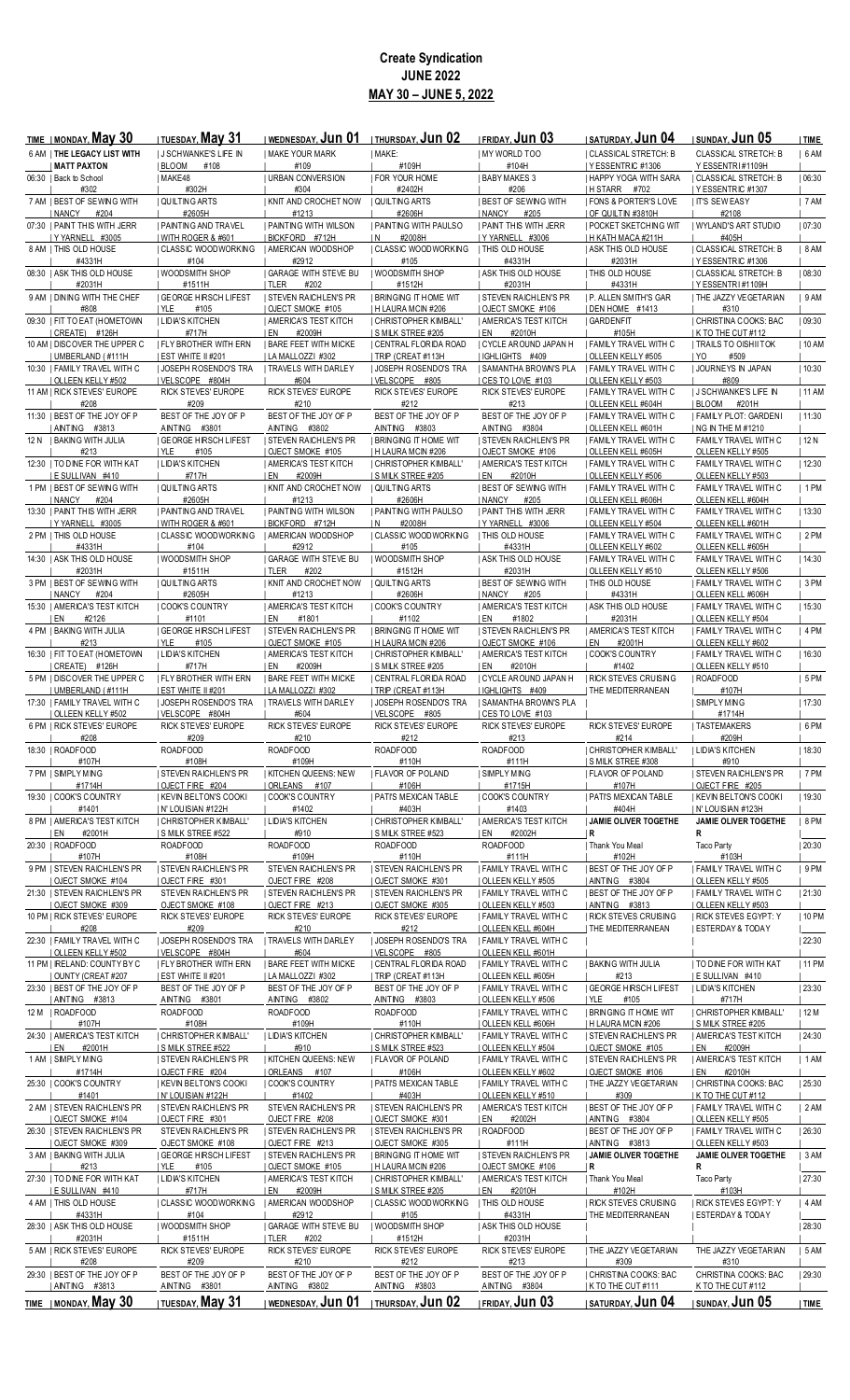## **Create Syndication JUNE 6 – JUNE 12, 2022**

| TIME   MONDAY, <b>JUN 06</b>                        | <b>TUESDAY, JUN 07</b>                                 | <u>i wednesday, Jun 08</u>                          | ITHURSDAY, Jun 09                                    | <b>FRIDAY, JUN 10</b>                               | saturday, <b>Jun 11</b>                                | <b>ISUNDAY, JUN 12</b>                              | TIME    |
|-----------------------------------------------------|--------------------------------------------------------|-----------------------------------------------------|------------------------------------------------------|-----------------------------------------------------|--------------------------------------------------------|-----------------------------------------------------|---------|
| 6 AM   THE LEGACY LIST WITH                         | <b>I J SCHWANKE'S LIFE IN</b>                          | <b>I MAKE YOUR MARK</b>                             | I MAKE:                                              | I MY WORLD TOO                                      | CLASSICAL STRETCH: B                                   | <b>CLASSICAL STRETCH: B</b>                         | 6 AM    |
| <b>MATT PAXTON</b>                                  | BLOOM #109H                                            | #110                                                | #110H                                                | #105H                                               | YESSENTRIC #1307                                       | Y ESSENTRI#1110H                                    |         |
| 06:30   Moving Mom                                  | MAKE48                                                 | <b>I URBAN CONVERSION</b>                           | <b>FOR YOUR HOME</b>                                 | <b>BABY MAKES 3</b>                                 | <b>I HAPPY YOGA WITH SARA</b>                          | CLASSICAL STRETCH: B                                | 06:30   |
| #303<br>7 AM   BEST OF SEWING WITH                  | #303H                                                  | #305<br><b>FRESH QUILTING</b>                       | #2403H<br><b>QUILTING ARTS</b>                       | #207<br><b>I BEST OF SEWING WITH</b>                | H STARR #703                                           | YESSENTRIC #1308                                    |         |
| NANCY<br>#206                                       | QUILTING ARTS<br>#2607H                                | #301H                                               | #2608H                                               | I NANCY<br>#207                                     | <b>FONS &amp; PORTER'S LOVE</b><br>OF QUILTIN #3811H   | <b>IT'S SEWEASY</b><br>#2109                        | 7 AM    |
| 07:30   PAINT THIS WITH JERR                        | PAINTING AND TRAVEL                                    | PAINTING WITH WILSON                                | <b>  PAINTING WITH PAULSO</b>                        | <b>PAINT THIS WITH JERR</b>                         | <b>I POCKET SKETCHING WIT</b>                          | WYLAND'S ART STUDIO                                 | 07:30   |
| Y YARNELL #3007                                     | WITH ROGER & #602                                      | BICKFORD #713H                                      | #2009H<br>IN.                                        | Y YARNELL #3008                                     | H KATH MACA #212H                                      | #406H                                               |         |
| 8 AM   THIS OLD HOUSE                               | CLASSIC WOODWORKING                                    | AMERICAN WOODSHOP                                   | <b>CLASSIC WOODWORKING</b>                           | <b>I THIS OLD HOUSE</b>                             | I ASK THIS OLD HOUSE                                   | CLASSICAL STRETCH: B                                | 8 AM    |
| #4332H                                              | #106                                                   | #2913                                               | #107                                                 | #4332H                                              | #2032H                                                 | I Y ESSENTRIC #1307                                 |         |
| 08:30   ASK THIS OLD HOUSE<br>#2032H                | I WOODSMITH SHOP<br>#1513H                             | <b>GARAGE WITH STEVE BU</b><br>  TLER               | I WOODSMITH SHOP<br>#1301H                           | <b>I ASK THIS OLD HOUSE</b><br>#2032H               | <b>  THIS OLD HOUSE</b><br>#4332H                      | CLASSICAL STRETCH: B                                | 08:30   |
| 9 AM I DINING WITH THE CHEF                         | <b>GEORGE HIRSCH LIFEST</b>                            | #203<br><b>I STEVEN RAICHLEN'S PR</b>               | <b>BRINGING IT HOME WIT</b>                          | <b>STEVEN RAICHLEN'S PR</b>                         | <b>IP. ALLEN SMITH'S GAR</b>                           | IYESSENTRI#1110H<br>  THE JAZZY VEGETARIAN          | 9AM     |
| #809                                                | YLE<br>#106                                            | OJECT SMOKE #107                                    | H LAURA MCIN #207                                    | OJECT SMOKE #108                                    | DEN HOME #1601                                         | #311                                                |         |
| 09:30   SAVOR DAKOTA (CREATE                        | <b>I LIDIA'S KITCHEN</b>                               | <b>AMERICA'S TEST KITCH</b>                         | CHRISTOPHER KIMBALL'                                 | AMERICA'S TEST KITCH                                | <b>GARDENFIT</b>                                       | CHRISTINA COOKS: BAC                                | 09:30   |
| #101H                                               | #718H                                                  | I EN<br>#2011H                                      | I S MILK STREE #206                                  | I EN<br>#2012H                                      | #106H                                                  | I K TO THE CUT #113                                 |         |
| 10 AM   DISCOVER THE UPPER C                        | <b>  FLY BROTHER WITH ERN</b>                          | <b>I BARE FEET WITH MICKE</b>                       | CENTRAL FLORIDA ROAD                                 | CYCLE AROUND JAPAN H                                | <b>I RUDY MAXA'S WORLD</b>                             | <b>TRAILS TO OISHII TOK</b>                         | 10 AM   |
| UMBERLAND (#112H                                    | EST WHITE II #202                                      | LA MALLOZZI #303                                    | TRIP (CREAT #114H                                    | IGHLIGHTS #410                                      | #203                                                   | IYO<br>#510                                         |         |
| 10:30   FAMILY TRAVEL WITH C<br>  OLLEEN KELLY #503 | JOSEPH ROSENDO'S TRA<br>  VELSCOPE #806                | <b>TRAVELS WITH DARLEY</b><br>#605                  | JOSEPH ROSENDO'S TRA<br>  VELSCOPE #807              | <b>  SAMANTHA BROWN'S PLA</b><br>  CES TO LOVE #104 | <b>CURIOUS TRAVELER</b><br>#201                        | JOURNEYS IN JAPAN<br>#810                           | 10:30   |
| 11 AM   RICK STEVES' EUROPE                         | RICK STEVES' EUROPE                                    | RICK STEVES' EUROPE                                 | RICK STEVES' EUROPE                                  | RICK STEVES' EUROPE                                 | <b>I TRAVELS WITH DARLEY</b>                           | <b>J SCHWANKE'S LIFE IN</b>                         | 11 AM   |
| #301                                                | #302                                                   | #303                                                | #304                                                 | #305                                                | #105                                                   | BLOOM<br>#202H                                      |         |
| 11:30   BEST OF THE JOY OF P                        | BEST OF THE JOY OF P                                   | BEST OF THE JOY OF P                                | BEST OF THE JOY OF P                                 | BEST OF THE JOY OF P                                | <b>JOSEPH ROSENDO'S TRA</b>                            | FAMILY PLOT: GARDENI                                | 11:30   |
| AINTING #3805                                       | AINTING #3806                                          | AINTING #3807                                       | AINTING #3808                                        | AINTING #3809                                       | VELSCOPE #706                                          | NG IN THE M #1211                                   |         |
| 12 N   BAKING WITH JULIA                            | <b>I GEORGE HIRSCH LIFEST</b>                          | <b>I STEVEN RAICHLEN'S PR</b>                       | <b>I BRINGING IT HOME WIT</b>                        | <b>I STEVEN RAICHLEN'S PR</b>                       | SMART TRAVELS - PACI                                   | RUDY MAXA'S WORLD                                   | 12 N    |
| #301<br>12:30   MY GREEK TABLE WITH                 | I YLE<br>#106<br><b>I LIDIA'S KITCHEN</b>              | <b>OJECT SMOKE #107</b><br>  AMERICA'S TEST KITCH   | H LAURA MCIN #207<br>  CHRISTOPHER KIMBALL'          | I OJECT SMOKE #108<br><b>  AMERICA'S TEST KITCH</b> | <b>FIC RIM WITH #505</b><br><b>RICK STEVES' EUROPE</b> | #203<br><b>I CURIOUS TRAVELER</b>                   | 12:30   |
| DIANE KOCHIL #101                                   | #718H                                                  | #2011H<br>I EN                                      | <b>SMILK STREE #206</b>                              | #2012H<br>i en                                      | #1005                                                  | #201                                                |         |
| 1 PM   BEST OF SEWING WITH                          | <b>QUILTING ARTS</b>                                   | <b>I FRESH QUILTING</b>                             | QUILTING ARTS                                        | <b>I BEST OF SEWING WITH</b>                        | <b>SAMANTHA BROWN'S PLA</b>                            | <b>I TRAVELS WITH DARLEY</b>                        | $ 1$ PM |
| NANCY<br>#206                                       | #2607H                                                 | #301H                                               | #2608H                                               | NANCY<br>#207                                       | CES TO LOVE #108                                       | #105                                                |         |
| 13:30   PAINT THIS WITH JERR                        | I PAINTING AND TRAVEL                                  | <b>I PAINTING WITH WILSON</b>                       | <b>I PAINTING WITH PAULSO</b>                        | <b>  PAINT THIS WITH JERR</b>                       | <b>FIELD TRIP WITH CURT</b>                            | <b>JOSEPH ROSENDO'S TRA</b>                         | 13:30   |
| Y YARNELL #3007                                     | WITH ROGER & #602                                      | BICKFORD #713H                                      | #2009H<br>IN.                                        | I Y YARNELL #3008                                   | IS STONE #206                                          | VELSCOPE #706                                       |         |
| 2 PM   THIS OLD HOUSE<br>#4332H                     | CLASSIC WOODWORKING<br>#106                            | AMERICAN WOODSHOP<br>#2913                          | CLASSIC WOODWORKING<br>#107                          | THIS OLD HOUSE<br>#4332H                            | <b>ART WOLFE'S TRAVELS</b><br>  TO THE EDGE #209H      | SMART TRAVELS - PACI<br>  FIC RIM WITH #505         | 2 PM    |
| 14:30   ASK THIS OLD HOUSE                          | WOODSMITH SHOP                                         | <b>GARAGE WITH STEVE BU</b>                         | <b>I WOODSMITH SHOP</b>                              | <b>ASK THIS OLD HOUSE</b>                           | I IRELAND: COUNTY BY C                                 | <b>I RICK STEVES' EUROPE</b>                        | 14:30   |
| #2032H                                              | #1513H                                                 | <b>ITLER</b><br>#203                                | #1301H                                               | #2032H                                              | OUNTY (CREA #110H                                      | #1005                                               |         |
| 3 PM   BEST OF SEWING WITH                          | QUILTING ARTS                                          | <b>FRESH QUILTING</b>                               | QUILTING ARTS                                        | <b>BEST OF SEWING WITH</b>                          | THIS OLD HOUSE                                         | <b>SAMANTHA BROWN'S PLA</b>                         | 3 PM    |
| NANCY<br>#206                                       | #2607H                                                 | #301H                                               | #2608H                                               | NANCY<br>#207                                       | #4332H                                                 | CES TO LOVE #108                                    |         |
| 15:30   AMERICA'S TEST KITCH                        | <b>COOK'S COUNTRY</b>                                  | <b>I AMERICA'S TEST KITCH</b>                       | <b>COOK'S COUNTRY</b>                                | <b>I AMERICA'S TEST KITCH</b>                       | <b>ASK THIS OLD HOUSE</b>                              | <b>I FIELD TRIP WITH CURT</b>                       | 15:30   |
| I EN<br>#1803<br>4 PM   BAKING WITH JULIA           | #1103                                                  | I EN<br>#1804                                       | #1104                                                | i en<br>#1805                                       | #2032H                                                 | IS STONE #206                                       | 4 PM    |
| #301                                                | <b>GEORGE HIRSCH LIFEST</b><br>I YLE<br>#106           | <b>I STEVEN RAICHLEN'S PR</b><br>  OJECT SMOKE #107 | <b>I BRINGING IT HOME WIT</b><br>  H LAURA MCIN #207 | <b>STEVEN RAICHLEN'S PR</b><br>  OJECT SMOKE #108   | AMERICA'S TEST KITCH<br>#2003H<br>I EN                 | <b>ART WOLFE'S TRAVELS</b><br>  TO THE EDGE #209H   |         |
| 16:30   SAVOR DAKOTA (CREATE                        | <b>I LIDIA'S KITCHEN</b>                               | <b>AMERICA'S TEST KITCH</b>                         | CHRISTOPHER KIMBALL'                                 | AMERICA'S TEST KITCH                                | COOK'S COUNTRY                                         | IRELAND: COUNTY BY C                                | 16:30   |
| #101H                                               | #718H                                                  | I EN<br>#2011H                                      | <b>SMILK STREE #206</b>                              | I EN<br>#2012H                                      | #1405                                                  | OUNTY (CREA #110H                                   |         |
| 5 PM   DISCOVER THE UPPER C                         | <b>I FLY BROTHER WITH ERN</b>                          | I BARE FEET WITH MICKE                              | CENTRAL FLORIDA ROAD                                 | I CYCLE AROUND JAPAN H                              | <b>RICK STEVES EUROPEAN</b>                            | ROADFOOD                                            | 5PM     |
| UMBERLAND ( #112H                                   | EST WHITE II #202                                      | LA MALLOZZI #303                                    | TRIP (CREAT #114H                                    | IGHLIGHTS #410                                      | FESTIVALS                                              | #112H                                               |         |
| 17:30   FAMILY TRAVEL WITH C                        | JOSEPH ROSENDO'S TRA                                   | <b>I TRAVELS WITH DARLEY</b>                        | <b>JOSEPH ROSENDO'S TRA</b>                          | I SAMANTHA BROWN'S PLA                              |                                                        | SIMPLY MING                                         | 17:30   |
| OLLEEN KELLY #503<br>6 PM   RICK STEVES' EUROPE     | VELSCOPE #806<br>RICK STEVES' EUROPE                   | #605<br>RICK STEVES' EUROPE                         | VELSCOPE #807<br>RICK STEVES' EUROPE                 | I CES TO LOVE #104<br><b>RICK STEVES' EUROPE</b>    | <b>RICK STEVES' EUROPE</b>                             | #1716H<br><b>I TASTEMAKERS</b>                      | $ 6$ PM |
| #301                                                | #302                                                   | #303                                                | #304                                                 | #305                                                | #306                                                   | #210H                                               |         |
| 18:30   ROADFOOD                                    | ROADFOOD                                               | ROADFOOD                                            | ROADFOOD                                             | ROADFOOD                                            | CHRISTOPHER KIMBALL'                                   | <b>I LIDIA'S KITCHEN</b>                            | 18:30   |
| #112H                                               | #113H                                                  | #101H                                               | #102H                                                | #103H                                               | <b>S MILK STREE #309</b>                               | #911                                                |         |
| 7 PM   SIMPLY MING                                  | <b>STEVEN RAICHLEN'S PR</b>                            | <b>KITCHEN QUEENS: NEW</b>                          | FLAVOR OF POLAND                                     | SIMPLY MING                                         | <b>I FLAVOR OF POLAND</b>                              | <b>I STEVEN RAICHLEN'S PR</b>                       | 7 PM    |
| #1716H                                              | OJECT FIRE #206                                        | ORLEANS #108                                        | #108                                                 | #1717H                                              | #109H                                                  | OJECT FIRE #207                                     |         |
| 19:30   COOK'S COUNTRY<br>#1404                     | KEVIN BELTON'S COOKI<br>IN'LOUISIAN #124H              | <b>COOK'S COUNTRY</b><br>#1405                      | <b>  PATI'S MEXICAN TABLE</b><br>#405H               | COOK'S COUNTRY<br>#1406                             | PATI'S MEXICAN TABLE<br>#406H                          | KEVIN BELTON'S COOKI<br>IN' LOUISIAN #125H          | 19:30   |
| 8 PM   AMERICA'S TEST KITCH                         | CHRISTOPHER KIMBALL'                                   | <b>LIDIA'S KITCHEN</b>                              | <b>CHRISTOPHER KIMBALL'</b>                          | <b>AMERICA'S TEST KITCH</b>                         | JAMIE OLIVER TOGETHE                                   | JAMIE OLIVER TOGETHE                                | $ 8$ PM |
| EN<br>#2003H                                        | <b>SMILK STRE #101H</b>                                | #911                                                | S MILK STRE #102H                                    | #2004H<br>  EN                                      | R                                                      | R                                                   |         |
| 20:30   ROADFOOD                                    | ROADFOOD                                               | ROADFOOD                                            | ROADFOOD                                             | ROADFOOD                                            | Picnic                                                 | Celebration Meal                                    | 20:30   |
| #112H                                               | #113H                                                  | #101H                                               | #102H                                                | #103H                                               | #104H                                                  | #101H                                               |         |
| 9 PM   FAMILY TRAVEL WITH C                         | FAMILY TRAVEL WITH C                                   | FAMILY TRAVEL WITH C                                | FAMILY TRAVEL WITH C                                 | RUDY MAXA'S WORLD                                   | BEST OF THE JOY OF P                                   | RUDY MAXA'S WORLD                                   | 9PM     |
| <b>OLLEEN KELL #604H</b>                            | OLLEEN KELL #605H                                      | OLLEEN KELL #606H                                   | OLLEEN KELLY #602                                    | #203<br>  CURIOUS TRAVELER                          | AINTING #3809                                          | #203<br><b>CURIOUS TRAVELER</b>                     | 21:30   |
| 21:30   FAMILY TRAVEL WITH C<br>  OLLEEN KELL #601H | FAMILY TRAVEL WITH C<br>OLLEEN KELLY#506               | FAMILY TRAVEL WITH C<br>OLLEEN KELLY #504           | FAMILY TRAVEL WITH C<br>OLLEEN KELLY #510            | #201                                                | BEST OF THE JOY OF P<br>  AINTING #3805                | #201                                                |         |
| 10 PM   RICK STEVES' EUROPE                         | RICK STEVES' EUROPE                                    | RICK STEVES' EUROPE                                 | RICK STEVES' EUROPE                                  | TRAVELS WITH DARLEY                                 | <b>RICK STEVES EUROPEAN</b>                            | <b>I RICK STEVES WHY WE T</b>                       | 10 PM   |
| #301                                                | #302                                                   | #303                                                | #304                                                 | #105                                                | FESTIVALS                                              | RAVEL                                               |         |
| 22:30   FAMILY TRAVEL WITH C                        | <b>JOSEPH ROSENDO'S TRA</b>                            | TRAVELS WITH DARLEY                                 | <b>JOSEPH ROSENDO'S TRA</b>                          | JOSEPH ROSENDO'S TRA                                |                                                        |                                                     | 22:30   |
| OLLEEN KELLY #503                                   | VELSCOPE #806                                          | #605                                                | VELSCOPE #807                                        | VELSCOPE #706                                       |                                                        |                                                     |         |
| 11 PM   IRELAND: COUNTY BY C<br>  OUNTY (CREAT #208 | <b>I FLY BROTHER WITH ERN</b><br>  EST WHITE II #202   | <b>I BARE FEET WITH MICKE</b><br>  LA MALLOZZI #303 | CENTRAL FLORIDA ROAD<br>  TRIP (CREAT #114H          | SMART TRAVELS - PACI<br>  FIC RIM WITH #505         | <b>BAKING WITH JULIA</b><br>#301                       | <b>I MY GREEK TABLE WITH</b><br>I DIANE KOCHIL #101 | 11 PM   |
| 23:30   BEST OF THE JOY OF P                        | BEST OF THE JOY OF P                                   | BEST OF THE JOY OF P                                | BEST OF THE JOY OF P                                 | <b>RICK STEVES' EUROPE</b>                          | <b>GEORGE HIRSCH LIFEST</b>                            | <b>I LIDIA'S KITCHEN</b>                            | 23:30   |
| AINTING #3805                                       | AINTING #3806                                          | AINTING #3807                                       | AINTING #3808                                        | #1005                                               | YLE<br>#106                                            | #718H                                               |         |
| 12 M   ROADFOOD                                     | ROADFOOD                                               | ROADFOOD                                            | ROADFOOD                                             | <b>  SAMANTHA BROWN'S PLA</b>                       | <b>BRINGING IT HOME WIT</b>                            | CHRISTOPHER KIMBALL'                                | 12 M    |
| #112H                                               | #113H                                                  | #101H                                               | #102H                                                | I CES TO LOVE #108                                  | H LAURA MCIN #207                                      | <b>S MILK STREE #206</b>                            |         |
| 24:30   AMERICA'S TEST KITCH                        | CHRISTOPHER KIMBALL'                                   | <b>LIDIA'S KITCHEN</b>                              | CHRISTOPHER KIMBALL'                                 | <b>I FIELD TRIP WITH CURT</b>                       | <b>I STEVEN RAICHLEN'S PR</b>                          | <b>I AMERICA'S TEST KITCH</b>                       | 24:30   |
| I EN<br>#2003H<br>1 AM   SIMPLY MING                | <b>SMILK STRE #101H</b><br><b>STEVEN RAICHLEN'S PR</b> | #911<br>  KITCHEN QUEENS: NEW                       | S MILK STRE #102H<br>  FLAVOR OF POLAND              | IS STONE #206<br>  ART WOLFE'S TRAVELS              | OJECT SMOKE #107<br>  STEVEN RAICHLEN'S PR             | I EN<br>#2011H<br><b>AMERICA'S TEST KITCH</b>       | 1AM     |
| #1716H                                              | OJECT FIRE #206                                        | ORLEANS #108                                        | #108                                                 | TO THE EDGE #209H                                   | OJECT SMOKE #108                                       | I EN<br>#2012H                                      |         |
| 25:30   COOK'S COUNTRY                              | KEVIN BELTON'S COOKI                                   | COOK'S COUNTRY                                      | <b>PATI'S MEXICAN TABLE</b>                          | IRELAND: COUNTY BY C                                | THE JAZZY VEGETARIAN                                   | CHRISTINA COOKS: BAC                                | 25:30   |
| #1404                                               | N' LOUISIAN #124H                                      | #1405                                               | #405H                                                | OUNTY (CREA #110H                                   | #310                                                   | K TO THE CUT #113                                   |         |
| 2 AM   FAMILY TRAVEL WITH C                         | FAMILY TRAVEL WITH C                                   | FAMILY TRAVEL WITH C                                | FAMILY TRAVEL WITH C                                 | <b>AMERICA'S TEST KITCH</b>                         | <b>BEST OF THE JOY OF P</b>                            | RUDY MAXA'S WORLD                                   | 2 AM    |
| <b>OLLEEN KELL #604H</b>                            | OLLEEN KELL #605H                                      | OLLEEN KELL #606H                                   | OLLEEN KELLY #602                                    | #2004H<br>I EN                                      | AINTING #3809                                          | #203                                                |         |
| 26:30   FAMILY TRAVEL WITH C<br>  OLLEEN KELL #601H | FAMILY TRAVEL WITH C<br>OLLEEN KELLY#506               | FAMILY TRAVEL WITH C<br>OLLEEN KELLY #504           | FAMILY TRAVEL WITH C<br>OLLEEN KELLY #510            | ROADFOOD<br>#103H                                   | <b>BEST OF THE JOY OF P</b><br>  AINTING #3805         | CURIOUS TRAVELER<br>#201                            | 26:30   |
| 3 AM   BAKING WITH JULIA                            | <b>GEORGE HIRSCH LIFEST</b>                            | <b>STEVEN RAICHLEN'S PR</b>                         | <b>I BRINGING IT HOME WIT</b>                        | <b>STEVEN RAICHLEN'S PR</b>                         | JAMIE OLIVER TOGETHE                                   | JAMIE OLIVER TOGETHE                                | 3AM     |
| #301                                                | #106<br>  YLE                                          | OJECT SMOKE #107                                    | H LAURA MCIN #207                                    | OJECT SMOKE #108                                    | R                                                      | R                                                   |         |
| 27:30   MY GREEK TABLE WITH                         | LIDIA'S KITCHEN                                        | <b>AMERICA'S TEST KITCH</b>                         | CHRISTOPHER KIMBALL'                                 | AMERICA'S TEST KITCH                                | Picnic                                                 | Celebration Meal                                    | 27:30   |
| I DIANE KOCHIL #101                                 | #718H                                                  | #2011H<br>I EN                                      | I S MILK STREE #206                                  | I EN<br>#2012H                                      | #104H                                                  | #101H                                               |         |
| 4 AM   THIS OLD HOUSE                               | CLASSIC WOODWORKING                                    | AMERICAN WOODSHOP                                   | <b>CLASSIC WOODWORKING</b>                           | THIS OLD HOUSE                                      | <b>I RICK STEVES EUROPEAN</b>                          | <b>I RICK STEVES WHY WE T</b>                       | 4 AM    |
| #4332H<br>28:30   ASK THIS OLD HOUSE                | #106<br>  WOODSMITH SHOP                               | #2913<br><b>GARAGE WITH STEVE BU</b>                | #107<br>  WOODSMITH SHOP                             | #4332H<br><b>ASK THIS OLD HOUSE</b>                 | FESTIVALS                                              | RAVEL                                               | 28:30   |
| #2032H                                              | #1513H                                                 | TLER<br>#203                                        | #1301H                                               | #2032H                                              |                                                        |                                                     |         |
| 5 AM   RICK STEVES' EUROPE                          | RICK STEVES' EUROPE                                    | RICK STEVES' EUROPE                                 | RICK STEVES' EUROPE                                  | RICK STEVES' EUROPE                                 | THE JAZZY VEGETARIAN                                   | THE JAZZY VEGETARIAN                                | 5AM     |
| #301                                                | #302                                                   | #303                                                | #304                                                 | #305                                                | #310                                                   | #311                                                |         |
| 29:30   BEST OF THE JOY OF P                        | BEST OF THE JOY OF P                                   | BEST OF THE JOY OF P                                | BEST OF THE JOY OF P                                 | BEST OF THE JOY OF P                                | <b>CHRISTINA COOKS: BAC</b>                            | CHRISTINA COOKS: BAC                                | 29:30   |
| AINTING #3805                                       | AINTING #3806                                          | AINTING #3807                                       | AINTING #3808                                        | AINTING #3809                                       | K TO THE CUT #112                                      | K TO THE CUT #113                                   |         |
| TIME   MONDAY, Jun 06                               | <b>ITUESDAY, JUN 07</b>                                | wednesday, <b>Jun 08</b>                            | I THURSDAY, JUN 09                                   | <b>IFRIDAY, Jun 10</b>                              | <b>I SATURDAY, JUN 11</b>                              | <b>ISUNDAY, JUN 12</b>                              | TIME    |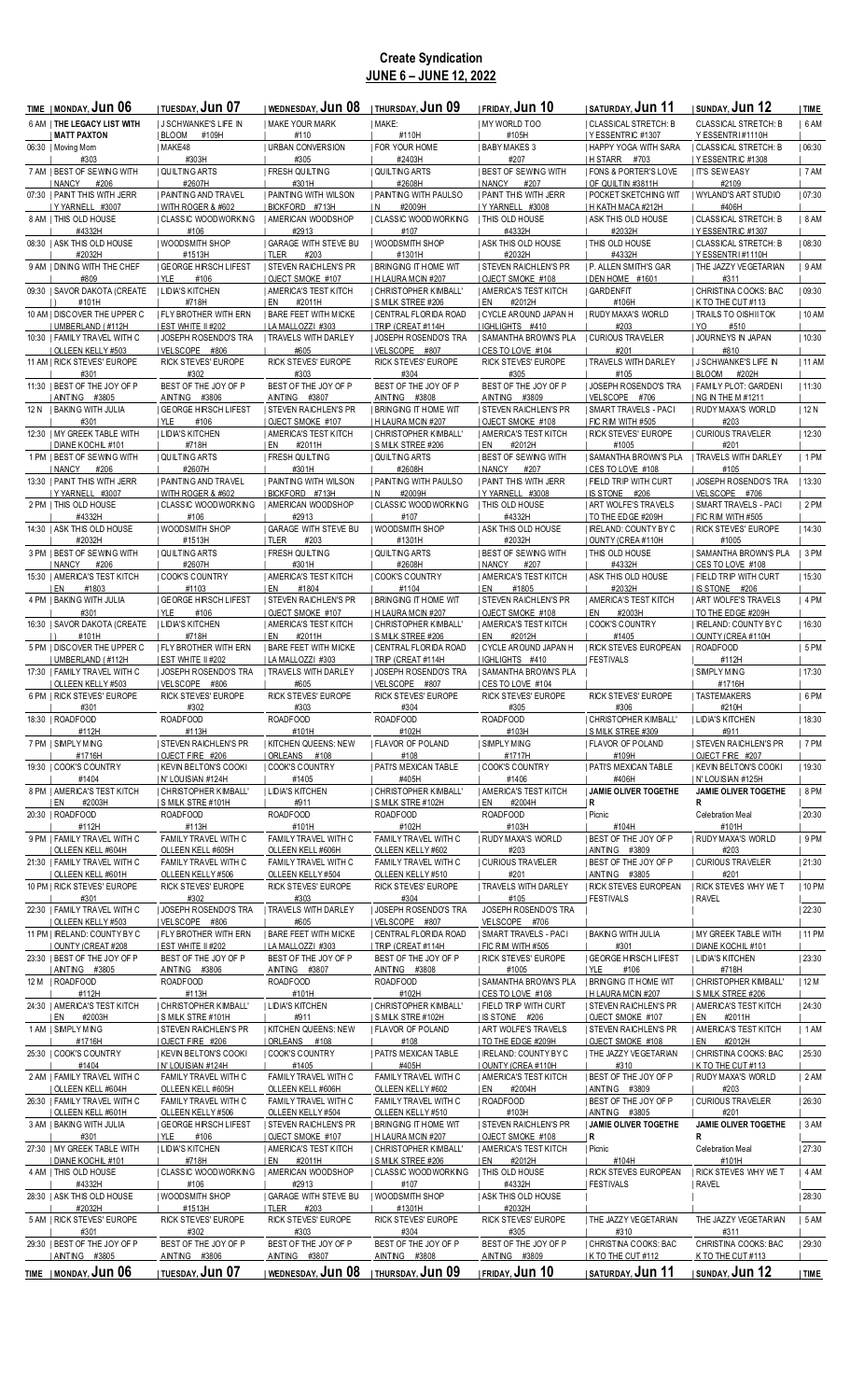# **Create Syndication JUNE 13 – JUNE 19, 2022**

| TIME   MONDAY, <b>JUN 13</b>                        | TUESDAY, <b>JUN 14</b>                                  | wednesday, $\mathsf{Jun}~\mathsf{15}~$   thursday, $\mathsf{Jun}~\mathsf{16}$ |                                                  | <b>IFRIDAY, Jun 17</b>                                     | i saturday, <b>Jun 18</b>                                | <b>ISUNDAY, JUN 19</b>                              | TIME    |
|-----------------------------------------------------|---------------------------------------------------------|-------------------------------------------------------------------------------|--------------------------------------------------|------------------------------------------------------------|----------------------------------------------------------|-----------------------------------------------------|---------|
| 6 AM   THE LEGACY LIST WITH                         | <b>I J SCHWANKE'S LIFE IN</b>                           | <b>I MAKE YOUR MARK</b>                                                       | MAKE IT ARTSY                                    | MY WORLD TOO                                               | CLASSICAL STRETCH: B                                     | <b>CLASSICAL STRETCH: B</b>                         | 6 AM    |
| <b>MATT PAXTON</b>                                  | BLOOM<br>#110H                                          | #111                                                                          | #701H                                            | #106H                                                      | YESSENTRIC #1308                                         | Y ESSENTRI#1111H                                    |         |
| 06:30   Life's A Beach                              | MAKE48                                                  | <b>I URBAN CONVERSION</b>                                                     | I FOR YOUR HOME                                  | <b>I BABY MAKES 3</b>                                      | <b>I HAPPY YOGA WITH SARA</b>                            | <b>I CLASSICAL STRETCH: B</b>                       | 06:30   |
| #304                                                | #304H<br><b>QUILTING ARTS</b>                           | #306<br><b>FRESH QUILTING</b>                                                 | #2404H<br>QUILTING ARTS                          | #208<br><b>BEST OF SEWING WITH</b>                         | H STARR #704                                             | Y ESSENTRIC #1309                                   | 7 AM    |
| 7 AM   BEST OF SEWING WITH<br>NANCY #208            | #2609H                                                  | #302H                                                                         | #2610H                                           | <b>I NANCY</b><br>#209                                     | <b>  FONS &amp; PORTER'S LOVE</b><br>  OF QUILTIN #3812H | <b>IT'S SEWEASY</b><br>#2110                        |         |
| 07:30   PAINT THIS WITH JERR                        | PAINTING AND TRAVEL                                     | <b>I PAINTING WITH WILSON</b>                                                 | <b>I PAINTING WITH PAULSO</b>                    | <b>PAINT THIS WITH JERR</b>                                | <b>  POCKET SKETCHING WIT</b>                            | WYLAND'S ART STUDIO                                 | 07:30   |
| IYYARNELL #3009                                     | WITH ROGER & #603                                       | BICKFORD #801H                                                                | #2010H<br>IN.                                    | IYYARNELL #3010                                            | H KATH MACA #213H                                        | #407H                                               |         |
| 8 AM   THIS OLD HOUSE                               | CLASSIC WOODWORKING                                     | <b>I AMERICAN WOODSHOP</b>                                                    | <b>CLASSIC WOODWORKING</b>                       | <b>I THIS OLD HOUSE</b>                                    | <b>I ASK THIS OLD HOUSE</b>                              | CLASSICAL STRETCH: B                                | 8 AM    |
| #4331H                                              | #108                                                    | #2601                                                                         | #109                                             | #4331H                                                     | #2031H                                                   | I Y ESSENTRIC #1308                                 |         |
| 08:30   ASK THIS OLD HOUSE                          | WOODSMITH SHOP                                          | I GARAGE WITH STEVE BU<br><b>ITLER</b>                                        | I WOODSMITH SHOP                                 | <b>ASK THIS OLD HOUSE</b>                                  | <b>I THIS OLD HOUSE</b>                                  | CLASSICAL STRETCH: B                                | 08:30   |
| #2031H<br>9 AM   DINING WITH THE CHEF               | #1302H<br>I GEORGE HIRSCH LIFEST                        | #204<br><b>I STEVEN RAICHLEN'S PR</b>                                         | #1303H<br><b>BRINGING IT HOME WIT</b>            | #2031H<br><b>STEVEN RAICHLEN'S PR</b>                      | #4331H<br><b>I P. ALLEN SMITH'S GAR</b>                  | YESSENTRI#1111H<br>  THE JAZZY VEGETARIAN           | 19AM    |
| #810                                                | I YLE<br>#107                                           | OJECT SMOKE #109                                                              | H LAURA MCIN #208                                | OJECT SMOKE #110                                           | DEN HOME #1602                                           | #312                                                |         |
| 09:30   SAVOR DAKOTA (CREATE                        | <b>I LIDIA'S KITCHEN</b>                                | <b>I AMERICA'S TEST KITCH</b>                                                 | CHRISTOPHER KIMBALL'                             | <b>I AMERICA'S TEST KITCH</b>                              | <b>GARDENFIT</b>                                         | CHRISTINA COOKS: BAC                                | 09:30   |
| #102H                                               | #719H                                                   | I EN<br>#2013H                                                                | I S MILK STREE #207                              | I EN<br>#2014H                                             | #107H                                                    | I K TO THE CUT #201                                 |         |
| 10 AM   DISCOVER THE UPPER C                        | <b>I FLY BROTHER WITH ERN</b>                           | <b>I BARE FEET WITH MICKE</b>                                                 | CENTRAL FLORIDA ROAD                             | CYCLE AROUND JAPAN H                                       | ROADFOOD                                                 | <b>TRAILS TO OISHII TOK</b>                         | 10 AM   |
| UMBERLAND (#113H                                    | EST WHITE II #203                                       | LA MALLOZZI #304                                                              | TRIP (CREAT #115H                                | IGHLIGHTS #411                                             | #101H                                                    | IYO<br>#511                                         |         |
| 10:30   FAMILY TRAVEL WITH C<br>  OLLEEN KELLY #504 | JOSEPH ROSENDO'S TRA<br>  VELSCOPE #808                 | <b>  TRAVELS WITH DARLEY</b><br>#606                                          | JOSEPH ROSENDO'S TRA<br>  VELSCOPE #809          | <b>  SAMANTHA BROWN'S PLA</b><br>CES TO LOVE #105          | ROADFOOD<br>#102H                                        | JOURNEYS IN JAPAN<br>#811                           | 10:30   |
| 11 AM   RICK STEVES' EUROPE                         | RICK STEVES' EUROPE                                     | RICK STEVES' EUROPE                                                           | RICK STEVES' EUROPE                              | RICK STEVES' EUROPE                                        | ROADFOOD                                                 | <b>J SCHWANKE'S LIFE IN</b>                         | 11 AM   |
| #307                                                | #308                                                    | #309                                                                          | #310                                             | #311                                                       | #104H                                                    | BLOOM<br>#203H                                      |         |
| 11:30   BEST OF THE JOY OF P                        | BEST OF THE JOY OF P                                    | BEST OF THE JOY OF P                                                          | BEST OF THE JOY OF P                             | BEST OF THE JOY OF P                                       | <b>ROADFOOD</b>                                          | FAMILY PLOT: GARDENI                                | 11:30   |
| AINTING #3810                                       | AINTING #3811                                           | AINTING #3812                                                                 | AINTING #3813                                    | AINTING #3814                                              | #105H                                                    | NG IN THE M #1212                                   |         |
| 12 N   BAKING WITH JULIA                            | <b>GEORGE HIRSCH LIFEST</b>                             | <b>I STEVEN RAICHLEN'S PR</b>                                                 | <b>BRINGING IT HOME WIT</b>                      | <b>STEVEN RAICHLEN'S PR</b>                                | ROADFOOD                                                 | ROADFOOD                                            | 12N     |
| #302<br>12:30   MY GREEK TABLE WITH                 | I YLE<br>#107<br><b>I LIDIA'S KITCHEN</b>               | <b>I OJECT SMOKE #109</b><br><b>AMERICA'S TEST KITCH</b>                      | H LAURA MCIN #208<br>I CHRISTOPHER KIMBALL'      | <b>I OJECT SMOKE #110</b><br><b>I AMERICA'S TEST KITCH</b> | #107H<br><b>ROADFOOD</b>                                 | #101H<br>ROADFOOD                                   | 12:30   |
| <b>DIANE KOCHIL #102</b>                            | #719H                                                   | I EN<br>#2013H                                                                | SMILK STREE #207                                 | #2014H<br>I EN                                             | #108H                                                    | #102H                                               |         |
| 1 PM   BEST OF SEWING WITH                          | <b>QUILTING ARTS</b>                                    | <b>I FRESH QUILTING</b>                                                       | QUILTING ARTS                                    | <b>BEST OF SEWING WITH</b>                                 | <b>ROADFOOD</b>                                          | ROADFOOD                                            | $ 1$ PM |
| NANCY<br>#208                                       | #2609H                                                  | #302H                                                                         | #2610H                                           | NANCY<br>#209                                              | #109H                                                    | #104H                                               |         |
| 13:30 I PAINT THIS WITH JERR                        | <b>I PAINTING AND TRAVEL</b>                            | <b>I PAINTING WITH WILSON</b>                                                 | I PAINTING WITH PAULSO                           | <b>I PAINT THIS WITH JERR</b>                              | ROADFOOD                                                 | ROADFOOD                                            | 13:30   |
| Y YARNELL #3009                                     | WITH ROGER & #603                                       | IBICKFORD #801H                                                               | #2010H<br>IN.                                    | IYYARNELL #3010                                            | #110H                                                    | #105H                                               |         |
| 2 PM   THIS OLD HOUSE<br>#4331H                     | CLASSIC WOODWORKING<br>#108                             | AMERICAN WOODSHOP<br>#2601                                                    | <b>CLASSIC WOODWORKING</b><br>#109               | THIS OLD HOUSE<br>#4331H                                   | <b>ROADFOOD</b><br>#112H                                 | ROADFOOD<br>#107H                                   | $ 2$ PM |
| 14:30   ASK THIS OLD HOUSE                          | WOODSMITH SHOP                                          | <b>I GARAGE WITH STEVE BU</b>                                                 | WOODSMITH SHOP                                   | <b>ASK THIS OLD HOUSE</b>                                  | ROADFOOD                                                 | ROADFOOD                                            | 14:30   |
| #2031H                                              | #1302H                                                  | TLER<br>#204                                                                  | #1303H                                           | #2031H                                                     | #113H                                                    | #108H                                               |         |
| 3 PM   BEST OF SEWING WITH                          | <b>QUILTING ARTS</b>                                    | <b>FRESH QUILTING</b>                                                         | QUILTING ARTS                                    | BEST OF SEWING WITH                                        | THIS OLD HOUSE                                           | ROADFOOD                                            | 3PM     |
| I NANCY<br>#208                                     | #2609H                                                  | #302H                                                                         | #2610H                                           | I NANCY<br>#209                                            | #4331H                                                   | #109H                                               |         |
| 15:30   AMERICA'S TEST KITCH                        | <b>COOK'S COUNTRY</b>                                   | <b>I AMERICA'S TEST KITCH</b>                                                 | <b>COOK'S COUNTRY</b>                            | <b>I AMERICA'S TEST KITCH</b>                              | <b>ASK THIS OLD HOUSE</b>                                | ROADFOOD                                            | 15:30   |
| I EN<br>#1806<br>4 PM   BAKING WITH JULIA           | #1105<br><b>GEORGE HIRSCH LIFEST</b>                    | I EN<br>#1807<br><b>I STEVEN RAICHLEN'S PR</b>                                | #1106<br><b>I BRINGING IT HOME WIT</b>           | i en<br>#1808<br><b>STEVEN RAICHLEN'S PR</b>               | #2031H<br><b>I AMERICA'S TEST KITCH</b>                  | #110H<br>  ROADFOOD                                 | $ 4$ PM |
| #302                                                | I YLE<br>#107                                           | OJECT SMOKE #109                                                              | H LAURA MCIN #208                                | <b>OJECT SMOKE #110</b>                                    | #2005H<br>I EN                                           | #112H                                               |         |
| 16:30   SAVOR DAKOTA (CREATE                        | <b>I LIDIA'S KITCHEN</b>                                | <b>AMERICA'S TEST KITCH</b>                                                   | CHRISTOPHER KIMBALL'                             | <b>AMERICA'S TEST KITCH</b>                                | COOK'S COUNTRY                                           | ROADFOOD                                            | 16:30   |
| #102H                                               | #719H                                                   | I EN<br>#2013H                                                                | SMILK STREE #207                                 | I EN<br>#2014H                                             | #1408                                                    | #113H                                               |         |
| 5 PM I DISCOVER THE UPPER C                         | <b>I FLY BROTHER WITH ERN</b>                           | <b>I BARE FEET WITH MICKE</b>                                                 | CENTRAL FLORIDA ROAD                             | I CYCLE AROUND JAPAN H                                     | <b>I SLOVAKIA: TREASURES</b>                             | ROADFOOD                                            | 5PM     |
| UMBERLAND ( #113H                                   | EST WHITE II #203                                       | LA MALLOZZI #304                                                              | TRIP (CREAT #115H                                | IGHLIGHTS #411                                             | I IN THE HEART OF EURO                                   | #104H                                               |         |
| 17:30   FAMILY TRAVEL WITH C                        | JOSEPH ROSENDO'S TRA                                    | <b>I TRAVELS WITH DARLEY</b>                                                  | JOSEPH ROSENDO'S TRA                             | SAMANTHA BROWN'S PLA   PE                                  |                                                          | I SIMPLY MING                                       | 17:30   |
| OLLEEN KELLY #504<br>6 PM   RICK STEVES' EUROPE     | VELSCOPE #808<br>RICK STEVES' EUROPE                    | #606<br><b>RICK STEVES' EUROPE</b>                                            | VELSCOPE #809<br>RICK STEVES' EUROPE             | CES TO LOVE #105<br>RICK STEVES' EUROPE                    | <b>RICK STEVES' EUROPE</b>                               | #1718H<br><b>I TASTEMAKERS</b>                      | $ 6$ PM |
| #307                                                | #308                                                    | #309                                                                          | #310                                             | #311                                                       | #312                                                     | #211H                                               |         |
| 18:30   ROADFOOD                                    | <b>ROADFOOD</b>                                         | ROADFOOD                                                                      | ROADFOOD                                         | ROADFOOD                                                   | CHRISTOPHER KIMBALL'                                     | <b>I LIDIA'S KITCHEN</b>                            | 18:30   |
| #104H                                               | #105H                                                   | #106H                                                                         | #107H                                            | #108H                                                      | <b>S MILK STREE #310</b>                                 | #912                                                |         |
| 7 PM   SIMPLY MING                                  | <b>STEVEN RAICHLEN'S PR</b>                             | <b>KITCHEN QUEENS: NEW</b>                                                    | <b>FLAVOR OF POLAND</b>                          | SIMPLY MING                                                | I SARA'S WEEKNIGHT MEA                                   | <b>I STEVEN RAICHLEN'S PR</b>                       | 7 PM    |
| #1718H                                              | OJECT FIRE #208                                         | ORLEANS #109                                                                  | #110H                                            | #1719H                                                     | I LS<br>#701                                             | OJECT FIRE #209                                     |         |
| 19:30   COOK'S COUNTRY<br>#1407                     | KEVIN BELTON'S COOKI<br>IN' LOUISIAN #126H              | COOK'S COUNTRY<br>#1408                                                       | <b>  PATI'S MEXICAN TABLE</b><br>#407H           | COOK'S COUNTRY<br>#1409                                    | <b>  PATI'S MEXICAN TABLE</b><br>#408H                   |                                                     | 19:30   |
| 8 PM   AMERICA'S TEST KITCH                         | CHRISTOPHER KIMBALL'                                    | <b>LIDIA'S KITCHEN</b>                                                        | CHRISTOPHER KIMBALL'                             | AMERICA'S TEST KITCH                                       | JAMIE OLIVER TOGETHE                                     | JAMIE OLIVER TOGETHE                                | 8 PM    |
| EN<br>#2005H                                        | <b>S MILK STRE #103H</b>                                | #912                                                                          | S MILK STRE #104H                                | i en<br>#2006H                                             | R                                                        | R                                                   |         |
| 20:30   ROADFOOD                                    | ROADFOOD                                                | ROADFOOD                                                                      | ROADFOOD                                         | ROADFOOD                                                   | Thank You Meal                                           | Taco Party                                          | 20:30   |
| #104H                                               | #105H                                                   | #106H                                                                         | #107H                                            | #108H                                                      | #102H                                                    | #103H                                               |         |
| 9 PM   TRAVELS WITH DARLEY                          | SMART TRAVELS - PACI                                    | <b>  SAMANTHA BROWN'S PLA</b>                                                 | ART WOLFE'S TRAVELS                              | ROADFOOD                                                   | BEST OF THE JOY OF P                                     | ROADFOOD                                            | 9PM     |
| #105<br>21:30   JOSEPH ROSENDO'S TRA                | FIC RIM WITH #505<br><b>RICK STEVES' EUROPE</b>         | I CES TO LOVE #108<br><b>  FIELD TRIP WITH CURT</b>                           | TO THE EDGE #209H<br><b>IRELAND: COUNTY BY C</b> | #101H<br>ROADFOOD                                          | AINTING #3814<br><b>BEST OF THE JOY OF P</b>             | #101H<br>  ROADFOOD                                 | 21:30   |
| VELSCOPE #706                                       | #1005                                                   | IS STONE #206                                                                 | OUNTY (CREA #110H                                | #102H                                                      | AINTING #3810                                            | #102H                                               |         |
| 10 PM   RICK STEVES' EUROPE                         | RICK STEVES' EUROPE                                     | RICK STEVES' EUROPE                                                           | RICK STEVES' EUROPE                              | ROADFOOD                                                   | <b>I SLOVAKIA: TREASURES</b>                             | CHESAPEAKE BAY BY AI                                | 10 PM   |
| #307                                                | #308                                                    | #309                                                                          | #310                                             | #104H                                                      | I IN THE HEART OF EURO                                   | R                                                   |         |
| 22:30   FAMILY TRAVEL WITH C                        | <b>JOSEPH ROSENDO'S TRA</b>                             | <b>  TRAVELS WITH DARLEY</b>                                                  | <b>JOSEPH ROSENDO'S TRA</b>                      | ROADFOOD                                                   | PE                                                       |                                                     | 22:30   |
| OLLEEN KELLY #504                                   | VELSCOPE #808                                           | #606                                                                          | VELSCOPE #809                                    | #105H                                                      |                                                          |                                                     |         |
| 11 PM   IRELAND: COUNTY BY C<br>OUNTY (CREAT #209   | <b>FLY BROTHER WITH ERN</b><br>  EST WHITE II #203      | <b>I BARE FEET WITH MICKE</b><br>  LA MALLOZZI #304                           | CENTRAL FLORIDA ROAD<br>TRIP (CREAT #115H        | ROADFOOD<br>#107H                                          | <b>BAKING WITH JULIA</b><br>#302                         | <b>I MY GREEK TABLE WITH</b><br>  DIANE KOCHIL #102 | 11 PM   |
| 23:30   BEST OF THE JOY OF P                        | BEST OF THE JOY OF P                                    | BEST OF THE JOY OF P                                                          | BEST OF THE JOY OF P                             | ROADFOOD                                                   | <b>GEORGE HIRSCH LIFEST</b>                              | <b>I LIDIA'S KITCHEN</b>                            | 23:30   |
| AINTING #3810                                       | AINTING #3811                                           | AINTING #3812                                                                 | AINTING #3813                                    | #108H                                                      | YLE<br>#107                                              | #719H                                               |         |
| 12 M   ROADFOOD                                     | ROADFOOD                                                | ROADFOOD                                                                      | ROADFOOD                                         | ROADFOOD                                                   | <b>I BRINGING IT HOME WIT</b>                            | CHRISTOPHER KIMBALL'                                | 12 M    |
| #104H                                               | #105H                                                   | #106H                                                                         | #107H                                            | #109H                                                      | H LAURA MCIN #208                                        | <b>S MILK STREE #207</b>                            |         |
| 24:30   AMERICA'S TEST KITCH                        | CHRISTOPHER KIMBALL'                                    | <b>LIDIA'S KITCHEN</b>                                                        | <b>CHRISTOPHER KIMBALL'</b>                      | ROADFOOD                                                   | <b>I STEVEN RAICHLEN'S PR</b>                            | <b>I AMERICA'S TEST KITCH</b>                       | 24:30   |
| EN<br>#2005H<br>1 AM   SIMPLY MING                  | <b>S MILK STRE #103H</b><br><b>STEVEN RAICHLEN'S PR</b> | #912<br><b>KITCHEN QUEENS: NEW</b>                                            | S MILK STRE #104H<br>  FLAVOR OF POLAND          | #110H<br><b>ROADFOOD</b>                                   | OJECT SMOKE #109<br><b>STEVEN RAICHLEN'S PR</b>          | I EN<br>#2013H<br><b>AMERICA'S TEST KITCH</b>       | 1AM     |
| #1718H                                              | OJECT FIRE #208                                         | ORLEANS #109                                                                  | #110H                                            | #112H                                                      | OJECT SMOKE #110                                         | I EN<br>#2014H                                      |         |
| 25:30   COOK'S COUNTRY                              | KEVIN BELTON'S COOKI                                    | COOK'S COUNTRY                                                                | <b>PATI'S MEXICAN TABLE</b>                      | ROADFOOD                                                   | THE JAZZY VEGETARIAN                                     | CHRISTINA COOKS: BAC                                | 25:30   |
| #1407                                               | N' LOUISIAN #126H                                       | #1408                                                                         | #407H                                            | #113H                                                      | #311                                                     | K TO THE CUT #201                                   |         |
| 2 AM   TRAVELS WITH DARLEY                          | SMART TRAVELS - PACI                                    | <b>SAMANTHA BROWN'S PLA</b>                                                   | <b>I ART WOLFE'S TRAVELS</b>                     | <b>AMERICA'S TEST KITCH</b>                                | <b>BEST OF THE JOY OF P</b>                              | ROADFOOD                                            | 2 AM    |
| #105                                                | FIC RIM WITH #505                                       | I CES TO LOVE #108                                                            | TO THE EDGE #209H                                | #2006H<br>i en                                             | AINTING #3814                                            | #101H                                               |         |
| 26:30   JOSEPH ROSENDO'S TRA<br>IVELSCOPE #706      | <b>I RICK STEVES' EUROPE</b><br>#1005                   | <b>FIELD TRIP WITH CURT</b><br>  IS STONE #206                                | IRELAND: COUNTY BY C<br>  OUNTY (CREA #110H      | ROADFOOD<br>#108H                                          | BEST OF THE JOY OF P<br>  AINTING #3810                  | ROADFOOD<br>#102H                                   | 26:30   |
| 3 AM   BAKING WITH JULIA                            | <b>GEORGE HIRSCH LIFEST</b>                             | <b>STEVEN RAICHLEN'S PR</b>                                                   | <b>I BRINGING IT HOME WIT</b>                    | <b>STEVEN RAICHLEN'S PR</b>                                | <b>JAMIE OLIVER TOGETHE</b>                              | JAMIE OLIVER TOGETHE                                | 3AM     |
| #302                                                | YLE<br>#107                                             | OJECT SMOKE #109                                                              | H LAURA MCIN #208                                | OJECT SMOKE #110                                           | $\overline{R}$                                           | R                                                   |         |
| 27:30   MY GREEK TABLE WITH                         | <b>I LIDIA'S KITCHEN</b>                                | <b>AMERICA'S TEST KITCH</b>                                                   | CHRISTOPHER KIMBALL'                             | AMERICA'S TEST KITCH                                       | Thank You Meal                                           | Taco Party                                          | 27:30   |
| <b>DIANE KOCHIL #102</b>                            | #719H                                                   | #2013H<br>I EN                                                                | S MILK STREE #207                                | I EN<br>#2014H                                             | #102H                                                    | #103H                                               |         |
| 4 AM   THIS OLD HOUSE                               | CLASSIC WOODWORKING                                     | AMERICAN WOODSHOP                                                             | CLASSIC WOODWORKING                              | <b>I THIS OLD HOUSE</b>                                    | <b>I SLOVAKIA: TREASURES</b>                             | CHESAPEAKE BAY BY AI                                | 4 AM    |
| #4331H<br>28:30   ASK THIS OLD HOUSE                | #108<br><b>WOODSMITH SHOP</b>                           | #2601<br><b>GARAGE WITH STEVE BU</b>                                          | #109<br>WOODSMITH SHOP                           | #4331H<br><b>ASK THIS OLD HOUSE</b>                        | IN THE HEART OF EURO<br>  PE                             | R                                                   | 28:30   |
| #2031H                                              | #1302H                                                  | TLER<br>#204                                                                  | #1303H                                           | #2031H                                                     |                                                          |                                                     |         |
| 5 AM   RICK STEVES' EUROPE                          | RICK STEVES' EUROPE                                     | RICK STEVES' EUROPE                                                           | RICK STEVES' EUROPE                              | RICK STEVES' EUROPE                                        | THE JAZZY VEGETARIAN                                     | THE JAZZY VEGETARIAN                                | 5 AM    |
| #307                                                | #308                                                    | #309                                                                          | #310                                             | #311                                                       | #311                                                     | #312                                                |         |
| 29:30   BEST OF THE JOY OF P                        | BEST OF THE JOY OF P                                    | BEST OF THE JOY OF P                                                          | BEST OF THE JOY OF P                             | BEST OF THE JOY OF P                                       | <b>CHRISTINA COOKS: BAC</b>                              | CHRISTINA COOKS: BAC                                | 29:30   |
| AINTING #3810                                       | AINTING #3811                                           | AINTING #3812                                                                 | AINTING #3813                                    | AINTING #3814                                              | K TO THE CUT #113                                        | K TO THE CUT #201                                   |         |
| TIME   MONDAY, Jun 13                               | <b>I TUESDAY, JUN 14</b>                                | I WEDNESDAY, Jun 15                                                           | I THURSDAY, Jun 16                               | <b>I FRIDAY, Jun 17</b>                                    | <b>I SATURDAY, JUN 18</b>                                | ISUNDAY, JUN 19                                     | TIME    |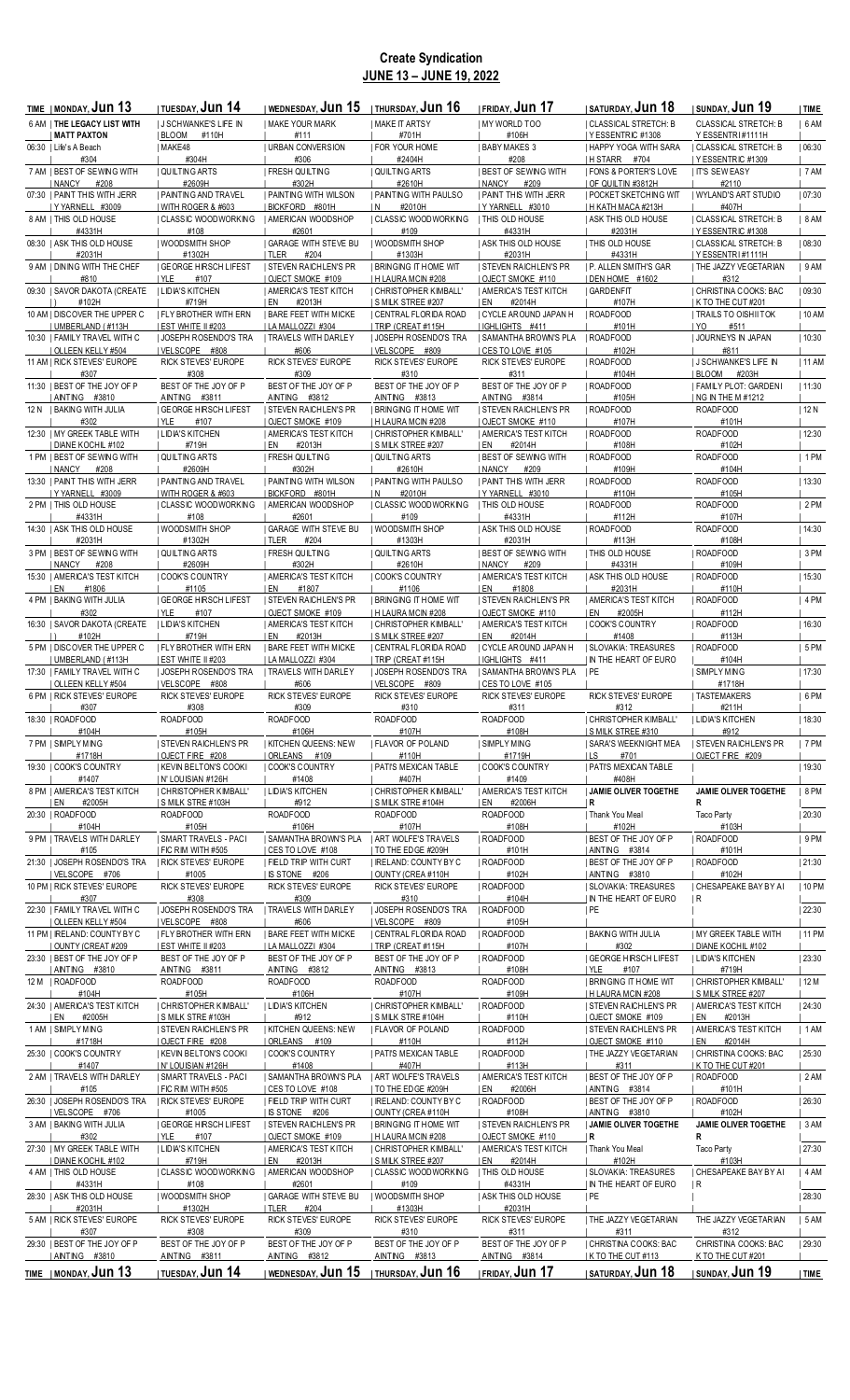# **Create Syndication JUNE 20 – JUNE 26, 2022**

| TIME   MONDAY, <b>JUN 20</b>                         | <b>I TUESDAY, Jun 21</b>                                    | I WEDNESDAY, <b>JUN 22</b>                       | <b>THURSDAY, JUN 23</b>                          | I FRIDAY, JUN 24                                        | <b>I SATURDAY, JUN 25</b>                               | <b>ISUNDAY, JUN 26</b>                                        | TIME    |
|------------------------------------------------------|-------------------------------------------------------------|--------------------------------------------------|--------------------------------------------------|---------------------------------------------------------|---------------------------------------------------------|---------------------------------------------------------------|---------|
| 6 AM   THE LEGACY LIST WITH                          | <b>J SCHWANKE'S LIFE IN</b>                                 | <b>I MAKE YOUR MARK</b>                          | MAKE IT ARTSY                                    | MY WORLD TOO                                            | CLASSICAL STRETCH: B                                    | <b>CLASSICAL STRETCH: B</b>                                   | 6AM     |
| <b>MATT PAXTON</b>                                   | BLOOM<br>#111                                               | #112                                             | #702H                                            | #107H                                                   | I YESSENTRIC #1309                                      | Y ESSENTRIC #1112                                             |         |
| 06:30   A Coach's Life                               | MAKE48                                                      | <b>I URBAN CONVERSION</b>                        | <b>FOR YOUR HOME</b>                             | <b>I BABY MAKES 3</b>                                   | I HAPPY YOGA WITH SARA                                  | CLASSICAL STRETCH: B                                          | 06:30   |
| #305<br>7 AM   BEST OF SEWING WITH                   | #305H<br>QUILTING ARTS                                      | #307<br><b>FRESH QUILTING</b>                    | #2405H<br>  QUILTING ARTS                        | #209<br><b>I BEST OF SEWING WITH</b>                    | H STARR #705<br><b>  FONS &amp; PORTER'S LOVE</b>       | <b>Y ESSENTRIC #1310</b><br><b>I IT'S SEW EASY</b>            | 7AM     |
| NANCY<br>#210                                        | #2611H                                                      | #303H                                            | #2612H                                           | NANCY<br>#211                                           | I OF QUILTIN #3813H                                     | #2111                                                         |         |
| 07:30   PAINT THIS WITH JERR                         | PAINTING AND TRAVEL                                         | <b>I PAINTING WITH WILSON</b>                    | <b>I PAINTING WITH PAULSO</b>                    | <b>I PAINT THIS WITH JERR</b>                           | <b>  POCKET SKETCHING WIT</b>                           | WYLAND'S ART STUDIO                                           | 07:30   |
| Y YARNELL #3011                                      | WITH ROGER & #604                                           | BICKFORD #802H                                   | IN.<br>#2011H                                    | I Y YARNELL #3012                                       | H KATH MACA #201H                                       | #408H                                                         |         |
| 8 AM   THIS OLD HOUSE<br>#4332H                      | CLASSIC WOODWORKING<br>#110                                 | <b>I AMERICAN WOODSHOP</b><br>#2602              | <b>CLASSIC WOODWORKING</b><br>#111               | <b>I THIS OLD HOUSE</b><br>#4332H                       | <b>I ASK THIS OLD HOUSE</b><br>#2032H                   | CLASSICAL STRETCH: B<br>I YESSENTRIC #1309                    | 8AM     |
| 08:30   ASK THIS OLD HOUSE                           | WOODSMITH SHOP                                              | <b>I GARAGE WITH STEVE BU</b>                    | I WOODSMITH SHOP                                 | <b>I ASK THIS OLD HOUSE</b>                             | <b>I THIS OLD HOUSE</b>                                 | CLASSICAL STRETCH: B                                          | 08:30   |
| #2032H                                               | #1304H                                                      | <b>ITLER</b><br>#205                             | #1305H                                           | #2032H                                                  | #4332H                                                  | <b>IY ESSENTRIC #1112</b>                                     |         |
| 9 AM I DINING WITH THE CHEF                          | <b>I GEORGE HIRSCH LIFEST</b>                               | <b>I STEVEN RAICHLEN'S PR</b>                    | I WELCOME TO MY FARM                             | <b>I STEVEN RAICHLEN'S PR</b>                           | <b>I P. ALLEN SMITH'S GAR</b>                           | <b>I THE JAZZY VEGETARIAN</b>                                 | 9AM     |
| #811<br>09:30   SAVOR DAKOTA (CREATE                 | YLE<br>#108<br><b>I LIDIA'S KITCHEN</b>                     | OJECT SMOKE #111<br><b>AMERICA'S TEST KITCH</b>  | #101H<br>  CHRISTOPHER KIMBALL'                  | OJECT SMOKE #112<br><b>I AMERICA'S TEST KITCH</b>       | DEN HOME #1603<br><b>I GARDENFIT</b>                    | #313<br>  CHRISTINA COOKS: BAC                                | 09:30   |
| #103H                                                | #720H                                                       | I EN<br>#2015H                                   | I S MILK STREE #208                              | I EN<br>#2016H                                          | #108H                                                   | K TO THE CUT #202                                             |         |
| 10 AM   DISCOVER THE UPPER C                         | FLY BROTHER WITH ERN                                        | <b>I BARE FEET WITH MICKE</b>                    | CENTRAL FLORIDA ROAD                             | CYCLE AROUND JAPAN H                                    | <b>  THIS OLD HOUSE CREAT</b>                           | <b>TRAILS TO OISHII TOK</b>                                   | 10 AM   |
| UMBERLAND (#114H                                     | EST WHITE II #204                                           | LA MALLOZZI #305                                 | TRIP (CREAT #116H                                | IGHLIGHTS #412                                          | <b>E SHOWCASE: #101H</b>                                | YO<br>#512                                                    |         |
| 10:30   FAMILY TRAVEL WITH C<br>  OLLEEN KELLY #505  | JOSEPH ROSENDO'S TRA<br>VELSCOPE #810                       | TRAVELS WITH DARLEY<br>#701H                     | JOSEPH ROSENDO'S TRA<br>VELSCOPE #811            | SAMANTHA BROWN'S PLA<br>I CES TO LOVE #106              | <b>I THIS OLD HOUSE CREAT</b><br>  E SHOWCASE: #102H    | JOURNEYS IN JAPAN<br>#812                                     | 10:30   |
| 11 AM   RICK STEVES' EUROPE                          | RICK STEVES' EUROPE                                         | RICK STEVES' EUROPE                              | RICK STEVES' EUROPE                              | RICK STEVES' EUROPE                                     | <b>  THIS OLD HOUSE CREAT</b>                           | <b>J SCHWANKE'S LIFE IN</b>                                   | 11 AM   |
| #313                                                 | #401                                                        | #402                                             | #403                                             | #404                                                    | I E SHOWCASE: #103H                                     | BLOOM<br>#204H                                                |         |
| 11:30   BEST OF THE JOY OF P                         | BEST OF THE JOY OF P<br>AINTING #3816                       | BEST OF THE JOY OF P                             | BEST OF THE JOY OF P                             | BEST OF THE JOY OF P                                    | <b>I THIS OLD HOUSE CREAT</b>                           | FAMILY PLOT: GARDENI<br>ING IN THE M #1213                    | 11:30   |
| AINTING #3815<br>12 N   BAKING WITH JULIA            | <b>I GEORGE HIRSCH LIFEST</b>                               | AINTING #3817<br><b>I STEVEN RAICHLEN'S PR</b>   | AINTING #3818<br>I WELCOME TO MY FARM            | AINTING #3819<br><b>I STEVEN RAICHLEN'S PR</b>          | E SHOWCASE: #104H<br><b>  THIS OLD HOUSE CREAT</b>      | THIS OLD HOUSE CREAT                                          | 12N     |
| #303                                                 | I YLE<br>#108                                               | OJECT SMOKE #111                                 | #101H                                            | I OJECT SMOKE #112                                      | I E SHOWCASE: #105H                                     | E SHOWCASE: #101H                                             |         |
| 12:30   MY GREEK TABLE WITH                          | LIDIA'S KITCHEN                                             | <b>I AMERICA'S TEST KITCH</b>                    | CHRISTOPHER KIMBALL'                             | <b>I AMERICA'S TEST KITCH</b>                           | <b>  THIS OLD HOUSE CREAT</b>                           | THIS OLD HOUSE CREAT                                          | 12:30   |
| I DIANE KOCHIL #103                                  | #720H                                                       | #2015H<br>I EN                                   | S MILK STREE #208                                | #2016H<br>I EN                                          | E SHOWCASE: #106H                                       | E SHOWCASE: #102H                                             |         |
| 1 PM   BEST OF SEWING WITH<br>  NANCY<br>#210        | QUILTING ARTS<br>#2611H                                     | <b>FRESH QUILTING</b><br>#303H                   | QUILTING ARTS<br>#2612H                          | <b>I BEST OF SEWING WITH</b><br>  NANCY<br>#211         | <b>I THIS OLD HOUSE CREAT</b><br>I E SHOWCASE: #107H    | THIS OLD HOUSE CREAT<br>E SHOWCASE: #103H                     | $ 1$ PM |
| 13:30   PAINT THIS WITH JERR                         | <b>I PAINTING AND TRAVEL</b>                                | <b>I PAINTING WITH WILSON</b>                    | <b>I PAINTING WITH PAULSO</b>                    | <b>I PAINT THIS WITH JERR</b>                           | I THIS OLD HOUSE CREAT                                  | THIS OLD HOUSE CREAT                                          | 13:30   |
| Y YARNELL #3011                                      | WITH ROGER & #604                                           | BICKFORD #802H                                   | #2011H<br>I N                                    | Y YARNELL #3012                                         | I E SHOWCASE: #108H                                     | E SHOWCASE: #104H                                             |         |
| 2 PM   THIS OLD HOUSE<br>#4332H                      | CLASSIC WOODWORKING<br>#110                                 | AMERICAN WOODSHOP<br>#2602                       | CLASSIC WOODWORKING<br>#111                      | <b>THIS OLD HOUSE</b><br>#4332H                         | <b>  THIS OLD HOUSE CREAT</b>                           | THIS OLD HOUSE CREAT                                          | 2 PM    |
| 14:30   ASK THIS OLD HOUSE                           | I WOODSMITH SHOP                                            | <b>I GARAGE WITH STEVE BU</b>                    | WOODSMITH SHOP                                   | <b>I ASK THIS OLD HOUSE</b>                             | E SHOWCASE: #109H<br><b>I THIS OLD HOUSE CREAT</b>      | E SHOWCASE: #105H<br>THIS OLD HOUSE CREAT                     | 14:30   |
| #2032H                                               | #1304H                                                      | TLER<br>#205                                     | #1305H                                           | #2032H                                                  | I E SHOWCASE: #110H                                     | E SHOWCASE: #106H                                             |         |
| 3 PM   BEST OF SEWING WITH                           | QUILTING ARTS                                               | <b>FRESH QUILTING</b>                            | QUILTING ARTS                                    | <b>I BEST OF SEWING WITH</b>                            | <b>THIS OLD HOUSE</b>                                   | <b>I THIS OLD HOUSE CREAT</b>                                 | 3 PM    |
| <b>NANCY</b><br>#210<br>15:30   AMERICA'S TEST KITCH | #2611H<br><b>COOK'S COUNTRY</b>                             | #303H<br><b>I AMERICA'S TEST KITCH</b>           | #2612H<br><b>COOK'S COUNTRY</b>                  | <b>I NANCY</b><br>#211<br><b>I AMERICA'S TEST KITCH</b> | #4332H<br><b>I ASK THIS OLD HOUSE</b>                   | E SHOWCASE: #107H<br><b>I THIS OLD HOUSE CREAT</b>            | 15:30   |
| EN<br>#1809                                          | #1107                                                       | #1810<br>I EN                                    | #1108                                            | #1811<br>I EN                                           | #2032H                                                  | E SHOWCASE: #108H                                             |         |
| 4 PM   BAKING WITH JULIA                             | <b>GEORGE HIRSCH LIFEST</b>                                 | <b>I STEVEN RAICHLEN'S PR</b>                    | I WELCOME TO MY FARM                             | <b>STEVEN RAICHLEN'S PR</b>                             | AMERICA'S TEST KITCH                                    | <b>  THIS OLD HOUSE CREAT</b>                                 | $ 4$ PM |
| #303<br>16:30   SAVOR DAKOTA (CREATE                 | I YLE<br>#108<br><b>I LIDIA'S KITCHEN</b>                   | OJECT SMOKE #111<br><b>AMERICA'S TEST KITCH</b>  | #101H<br>  CHRISTOPHER KIMBALL'                  | OJECT SMOKE #112<br>  AMERICA'S TEST KITCH              | #2007H<br>I EN<br>  COOK'S COUNTRY                      | I E SHOWCASE: #109H<br><b>  THIS OLD HOUSE CREAT</b>          | 16:30   |
| #103H                                                | #720H                                                       | I EN<br>#2015H                                   | S MILK STREE #208                                | I EN<br>#2016H                                          | #1411                                                   | <b>I E SHOWCASE: #110H</b>                                    |         |
| 5 PM   DISCOVER THE UPPER C                          | <b>I FLY BROTHER WITH ERN</b><br><b>I EST WHITE II #204</b> | <b>I BARE FEET WITH MICKE</b>                    | CENTRAL FLORIDA ROAD                             | I CYCLE AROUND JAPAN H<br>IGHLIGHTS #412                | I DREAM OF ITALY: TRAV                                  | I ROADFOOD                                                    | 5PM     |
| UMBERLAND (#114H<br>17:30   FAMILY TRAVEL WITH C     | JOSEPH ROSENDO'S TRA                                        | LA MALLOZZI #305<br><b>  TRAVELS WITH DARLEY</b> | TRIP (CREAT #116H<br>  JOSEPH ROSENDO'S TRA      | SAMANTHA BROWN'S PLA                                    | EL, TRANSFORM AND TH<br>  RIVE                          | #109H<br><b>SIMPLY MING</b>                                   | 17:30   |
| OLLEEN KELLY #505                                    | VELSCOPE #810                                               | #701H                                            | VELSCOPE #811                                    | CES TO LOVE #106                                        |                                                         | #1720H                                                        |         |
| 6 PM I RICK STEVES' EUROPE                           | RICK STEVES' EUROPE                                         | RICK STEVES' EUROPE                              | RICK STEVES' EUROPE                              | RICK STEVES' EUROPE                                     | RICK STEVES' EUROPE                                     | <b>I TASTEMAKERS</b><br>#212H                                 | $ 6$ PM |
| #313<br>18:30   ROADFOOD                             | #401<br>ROADFOOD                                            | #402<br>ROADFOOD                                 | #403<br>ROADFOOD                                 | #404<br>ROADFOOD                                        | #405<br>  CHRISTOPHER KIMBALL'                          | LIDIA'S KITCHEN                                               | 18:30   |
| #109H                                                | #110H                                                       | #111H                                            | #112H                                            | #113H                                                   | <b>S MILK STREE #311</b>                                | #913                                                          |         |
| 7 PM   SIMPLY MING<br>#1720H                         | <b>STEVEN RAICHLEN'S PR</b><br>OJECT FIRE #210              | <b>KITCHEN QUEENS: NEW</b><br>  ORLEANS #110     | <b>SARA'S WEEKNIGHT MEA</b><br>#702<br>I LS      | <b>I SIMPLY MING</b><br>#1721H                          | I SARA'S WEEKNIGHT MEA<br>ILS<br>#703                   | <b>STEVEN RAICHLEN'S PR</b><br>  OJECT FIRE #211              | 7PM     |
| 19:30   COOK'S COUNTRY                               | NICK STELLINO: STORY                                        | COOK'S COUNTRY                                   | <b>  PATI'S MEXICAN TABLE</b>                    | COOK'S COUNTRY                                          | <b>  PATI'S MEXICAN TABLE</b>                           |                                                               | 19:30   |
| #1410                                                | TELLER IN TH #301                                           | #1411                                            | #409H                                            | #1412                                                   | #410H                                                   |                                                               |         |
| 8 PM   AMERICA'S TEST KITCH<br>EN<br>#2007H          | CHRISTOPHER KIMBALL'<br>S MILK STRE #105H                   | <b>LIDIA'S KITCHEN</b><br>#913                   | <b>CHRISTOPHER KIMBALL'</b><br>S MILK STRE #106H | <b>I AMERICA'S TEST KITCH</b><br>#2008H<br>I EN         | JAMIE OLIVER TOGETHE<br> R                              | JAMIE OLIVER TOGETHE<br>R                                     | 8 PM    |
| 20:30   ROADFOOD                                     | ROADFOOD                                                    | ROADFOOD                                         | ROADFOOD                                         | ROADFOOD                                                | Picnic                                                  | Celebration Meal                                              | 20:30   |
| #109H                                                | #110H                                                       | #111H                                            | #112H                                            | #113H                                                   | #104H                                                   | #101H                                                         |         |
| 9 PM   ROADFOOD<br>#104H                             | ROADFOOD<br>#107H                                           | ROADFOOD<br>#109H                                | ROADFOOD<br>#112H                                | <b>  THIS OLD HOUSE CREAT</b><br>I E SHOWCASE: #101H    | BEST OF THE JOY OF P<br>  AINTING #3819                 | <b>  THIS OLD HOUSE CREAT</b><br><b>I E SHOWCASE: #101H</b>   | $ 9$ PM |
| 21:30   ROADFOOD                                     | ROADFOOD                                                    | ROADFOOD                                         | ROADFOOD                                         | THIS OLD HOUSE CREAT                                    | BEST OF THE JOY OF P                                    | <b>  THIS OLD HOUSE CREAT</b>                                 | 21:30   |
| #105H                                                | #108H                                                       | #110H                                            | #113H                                            | E SHOWCASE: #102H                                       | AINTING #3815                                           | E SHOWCASE: #102H                                             |         |
| 10 PM   RICK STEVES' EUROPE<br>#313                  | RICK STEVES' EUROPE<br>#401                                 | RICK STEVES' EUROPE<br>#402                      | RICK STEVES' EUROPE<br>#403                      | <b>I THIS OLD HOUSE CREAT</b><br>E SHOWCASE: #103H      | <b>I DREAM OF ITALY: TRAV</b><br>  EL, TRANSFORM AND TH | <b>I REAL RAIL ADVENTURES</b><br><b>1: SWISS INTERNATIONA</b> | 10 PM   |
| 22:30   FAMILY TRAVEL WITH C                         | <b>JOSEPH ROSENDO'S TRA</b>                                 | <b>I TRAVELS WITH DARLEY</b>                     | <b>JOSEPH ROSENDO'S TRA</b>                      | THIS OLD HOUSE CREAT                                    | RIVE                                                    | <b>ILHUBS</b>                                                 | 22:30   |
| OLLEEN KELLY #505                                    | VELSCOPE #810                                               | #701H                                            | VELSCOPE #811                                    | E SHOWCASE: #104H                                       |                                                         |                                                               |         |
| 11 PM   IRELAND: COUNTY BY C                         | <b>FLY BROTHER WITH ERN</b>                                 | <b>I BARE FEET WITH MICKE</b>                    | CENTRAL FLORIDA ROAD                             | <b>  THIS OLD HOUSE CREAT</b>                           | BAKING WITH JULIA                                       | <b>I MY GREEK TABLE WITH</b>                                  | 11 PM   |
| OUNTY (CREAT #210<br>23:30   BEST OF THE JOY OF P    | EST WHITE II #204<br>BEST OF THE JOY OF P                   | LA MALLOZZI #305<br>BEST OF THE JOY OF P         | TRIP (CREAT #116H<br>BEST OF THE JOY OF P        | E SHOWCASE: #105H<br><b>  THIS OLD HOUSE CREAT</b>      | #303<br><b>GEORGE HIRSCH LIFEST</b>                     | DIANE KOCHIL #103<br><b>I LIDIA'S KITCHEN</b>                 | 23:30   |
| AINTING #3815                                        | AINTING #3816                                               | AINTING #3817                                    | AINTING #3818                                    | E SHOWCASE: #106H                                       | #108<br>  YLE                                           | #720H                                                         |         |
| 12 M   ROADFOOD                                      | ROADFOOD                                                    | ROADFOOD                                         | ROADFOOD                                         | THIS OLD HOUSE CREAT                                    | WELCOME TO MY FARM                                      | CHRISTOPHER KIMBALL'                                          | 12 M    |
| #109H<br>24:30   AMERICA'S TEST KITCH                | #110H<br>  CHRISTOPHER KIMBALL'                             | #111H<br><b>I LIDIA'S KITCHEN</b>                | #112H<br>  CHRISTOPHER KIMBALL'                  | E SHOWCASE: #107H<br><b>I THIS OLD HOUSE CREAT</b>      | #101H<br><b>I STEVEN RAICHLEN'S PR</b>                  | <b>S MILK STREE #208</b><br>  AMERICA'S TEST KITCH            | 24:30   |
| I EN<br>#2007H                                       | <b>SMILK STRE #105H</b>                                     | #913                                             | S MILK STRE #106H                                | E SHOWCASE: #108H                                       | OJECT SMOKE #111                                        | I EN<br>#2015H                                                |         |
| 1 AM   SIMPLY MING                                   | <b>STEVEN RAICHLEN'S PR</b>                                 | <b>KITCHEN QUEENS: NEW</b>                       | SARA'S WEEKNIGHT MEA                             | <b>I THIS OLD HOUSE CREAT</b>                           | <b>STEVEN RAICHLEN'S PR</b>                             | <b>AMERICA'S TEST KITCH</b>                                   | 1AM     |
| #1720H<br>25:30   COOK'S COUNTRY                     | OJECT FIRE #210<br>  NICK STELLINO: STORY                   | ORLEANS #110<br>  COOK'S COUNTRY                 | I LS<br>#702<br>  PATI'S MEXICAN TABLE           | E SHOWCASE: #109H<br><b>  THIS OLD HOUSE CREAT</b>      | OJECT SMOKE #112<br>  THE JAZZY VEGETARIAN              | I EN<br>#2016H<br>  CHRISTINA COOKS: BAC                      | 25:30   |
| #1410                                                | TELLER IN TH #301                                           | #1411                                            | #409H                                            | E SHOWCASE: #110H                                       | #312                                                    | K TO THE CUT #202                                             |         |
| 2 AM   ROADFOOD                                      | ROADFOOD                                                    | ROADFOOD                                         | ROADFOOD                                         | <b>I AMERICA'S TEST KITCH</b>                           | <b>BEST OF THE JOY OF P</b>                             | <b>I THIS OLD HOUSE CREAT</b>                                 | 2AM     |
| #104H<br>26:30   ROADFOOD                            | #107H<br>ROADFOOD                                           | #109H<br>ROADFOOD                                | #112H<br>ROADFOOD                                | I EN<br>#2008H<br>ROADFOOD                              | AINTING #3819<br><b>BEST OF THE JOY OF P</b>            | <b>I E SHOWCASE: #101H</b><br><b>I THIS OLD HOUSE CREAT</b>   | 26:30   |
| #105H                                                | #108H                                                       | #110H                                            | #113H                                            | #113H                                                   | AINTING #3815                                           | E SHOWCASE: #102H                                             |         |
| 3 AM   BAKING WITH JULIA                             | <b>GEORGE HIRSCH LIFEST</b>                                 | <b>STEVEN RAICHLEN'S PR</b>                      | WELCOME TO MY FARM                               | <b>STEVEN RAICHLEN'S PR</b>                             | JAMIE OLIVER TOGETHE                                    | JAMIE OLIVER TOGETHE                                          | 3AM     |
| #303<br>27:30   MY GREEK TABLE WITH                  | #108<br>  YLE<br>  LIDIA'S KITCHEN                          | OJECT SMOKE #111<br><b>AMERICA'S TEST KITCH</b>  | #101H<br>  CHRISTOPHER KIMBALL'                  | OJECT SMOKE #112<br>  AMERICA'S TEST KITCH              | R<br>  Picnic                                           | R<br>Celebration Meal                                         | 27:30   |
| DIANE KOCHIL #103                                    | #720H                                                       | #2015H<br>I EN                                   | S MILK STREE #208                                | EN<br>#2016H                                            | #104H                                                   | #101H                                                         |         |
| 4 AM   THIS OLD HOUSE                                | CLASSIC WOODWORKING                                         | AMERICAN WOODSHOP                                | CLASSIC WOODWORKING                              | <b>I THIS OLD HOUSE</b>                                 | <b>I DREAM OF ITALY: TRAV</b>                           | I REAL RAIL ADVENTURES                                        | 4AM     |
| #4332H<br>28:30   ASK THIS OLD HOUSE                 | #110<br>  WOODSMITH SHOP                                    | #2602<br><b>GARAGE WITH STEVE BU</b>             | #111<br>  WOODSMITH SHOP                         | #4332H<br><b>I ASK THIS OLD HOUSE</b>                   | EL, TRANSFORM AND TH<br>  RIVE                          | <b>I: SWISS INTERNATIONA</b><br><b>ILHUBS</b>                 | 28:30   |
| #2032H                                               | #1304H                                                      | TLER<br>#205                                     | #1305H                                           | #2032H                                                  |                                                         |                                                               |         |
| 5 AM   RICK STEVES' EUROPE                           | RICK STEVES' EUROPE                                         | RICK STEVES' EUROPE                              | RICK STEVES' EUROPE                              | RICK STEVES' EUROPE                                     | THE JAZZY VEGETARIAN                                    | THE JAZZY VEGETARIAN                                          | 5 AM    |
| #313<br>29:30   BEST OF THE JOY OF P                 | #401<br>BEST OF THE JOY OF P                                | #402<br>BEST OF THE JOY OF P                     | #403<br>BEST OF THE JOY OF P                     | #404<br>BEST OF THE JOY OF P                            | #312<br>I CHRISTINA COOKS: BAC                          | #313<br>CHRISTINA COOKS: BAC                                  | 29:30   |
| AINTING #3815                                        | AINTING #3816                                               | AINTING #3817                                    | AINTING #3818                                    | AINTING #3819                                           | K TO THE CUT #201                                       | K TO THE CUT #202                                             |         |
| TIME   MONDAY, JUN 20                                | <b>TUESDAY, JUN 21</b>                                      | I WEDNESDAY, Jun 22                              | I THURSDAY, Jun 23                               | <b>I FRIDAY, Jun 24</b>                                 | <b>ISATURDAY, JUN 25</b>                                | I SUNDAY, <b>Jun 26</b>                                       | TIME    |